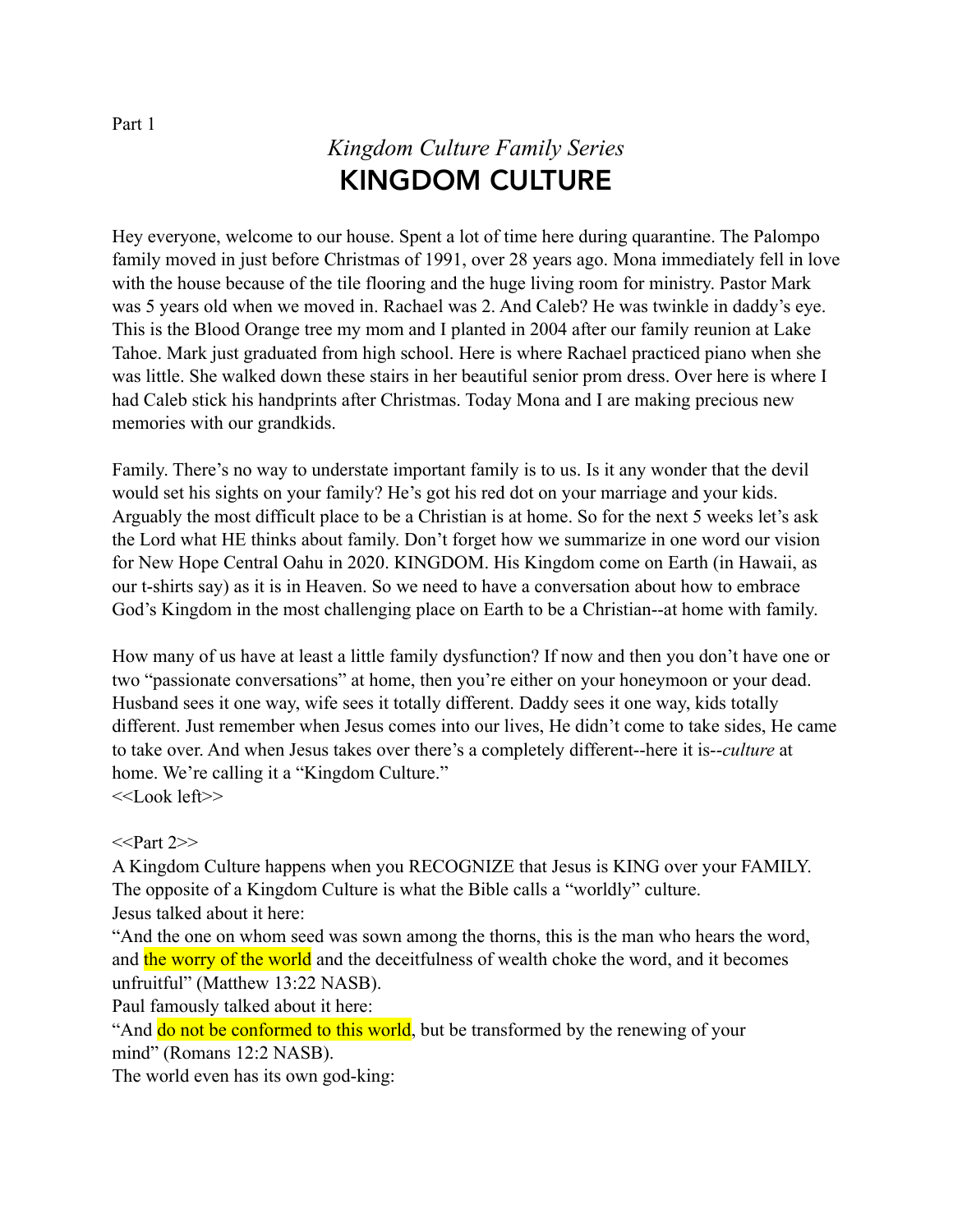"In whose case the god of this world has blinded the minds of the unbelieving so that they might not see the light of the gospel of the glory of Christ" (2 Corinthians 4:4 NASB).

The Greek word for world in these passages is αἰών which is more of a reference to the "age" we're living in. So "for now" we're living in the age where Satan is the "god of this world" but, as we all know, his days are numbered and soon--maybe sooner than we think--every knee will bow and every tongue will confess that Jesus is Lord of lords and King of kings. This is why the most powerful prayer we can pray over our families is "Your Kingdom come, Your will be done on Earth as it is in Heaven." Because as we speak, the old matrix of the dark world is being remade into the Kingdom of God on Earth. Super exciting right?

What we're going to learn in this new series is this totally new and different way of living. When Jesus takes over our families He establishes an entirely new Kingdom Culture which may feel completely foreign to what we're used to. And we will need to "renew our minds" in order to be transformed to this new culture. You might be thinking, "Mike, I'm good. I've accepted Christ, no sweat--it's going to be smooth sailing from here on out." Really. So what will you do if your husband tells you he's having an affair, or you discover your son is addicted to porn, or your daughter is dating a non-Christian? Not so easy after all. When Jesus truly takes over He will establish a Kingdom Culture in your family where He is King over your household and so now you allow HIM to take the lead and help you navigate through all the "worldliness" that your family was born with. It's a Kingdom Culture that may feel totally foreign at first--like you're in a totally different country with a totally different culture than the one you grew up in.

Did you know that gifting someone a pair of shoes in China is considered bad luck? Or that showing up on time for dinner in Tanzania is considered rude? And in Singapore chewing gum just might land you jail. When traveling to different countries, you would do well to learn the culture so you don't get in trouble! In the same way, Jesus tells us that His Kingdom is not of this world and that His people are not to be conformed to this world. So buckle in because over the next few weeks you may hear some things about marriage, divorce, dating, and sexuality that may sound completely different from what you've always known.

So let me summarize: A Kingdom Culture is where Jesus is King over your family and so His will is preferred over our own, and the family learns to worship and serve Jesus and each other in a spirit of love and unity. A worldly culture is where everyone is doing his own thing (which is what Satan wants), and each person in the family prefers to live for himself, looking out for his own interests, leading to arguing, division, pain, and heartache. If you were to enter a home with a Kingdom Culture you would feel the Shalom of the Presence of King Jesus. If you were to enter a worldly home, well, you get the picture.

Which direction is your family headed in? A Kingdom Culture? Or the world? Throughout this whole series we will comparing and contrasting God's Kingdom culture with worldliness.

<<Look right>>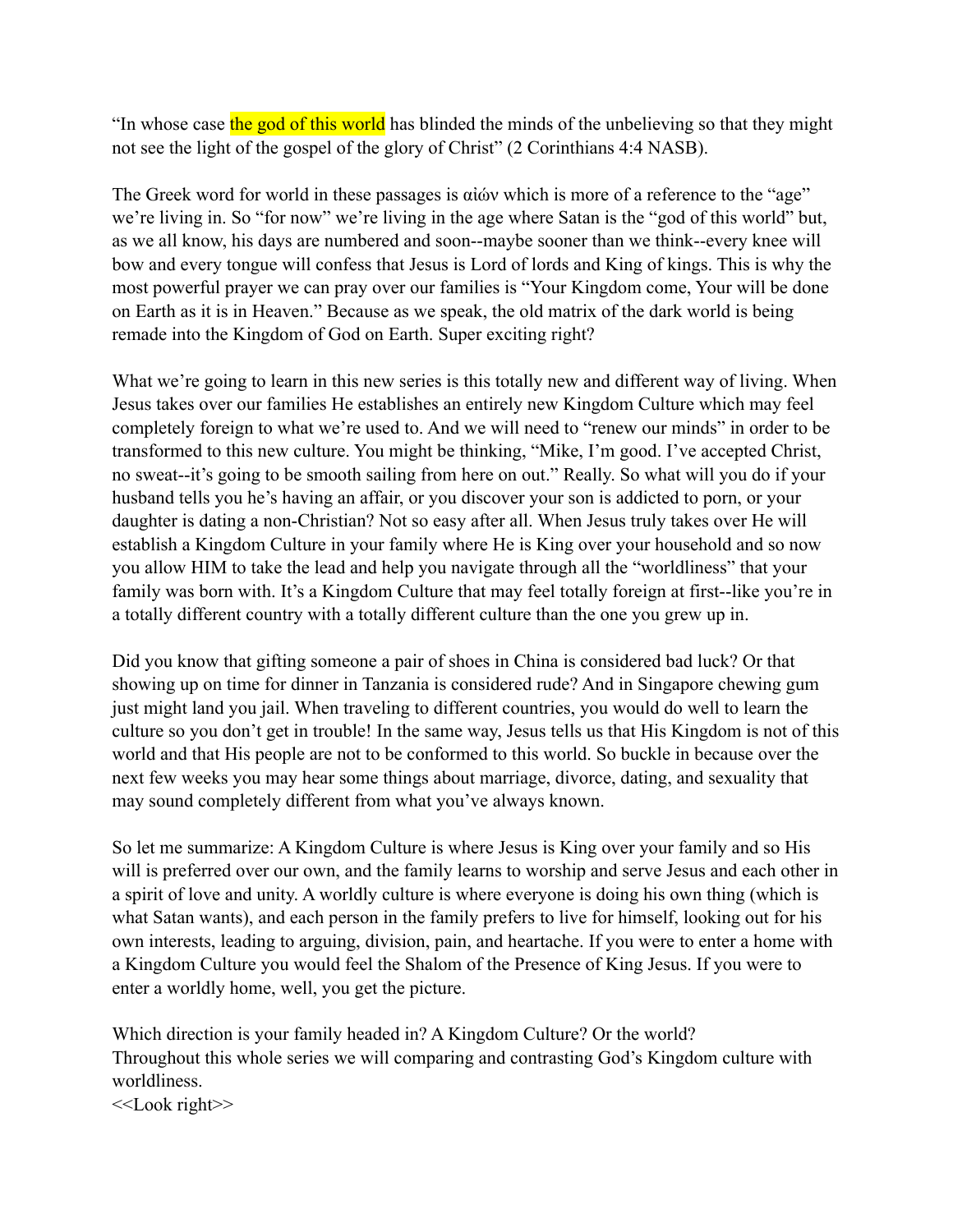## $<<$ Part 3>>

So what is Step One in cultivating a Kingdom Culture at home?

What I'm about to tell you is how the Palompos established a Kingdom Culture in our family, and it will be the key to establishing a Kingdom Culture in yours as well: become a born-again, sold-out, Spirit-filled follower of Jesus Christ. Once He becomes King in your life, your family is that much closer to establishing a Kingdom Culture.

So once upon a time Mike Palompo was not a follower of Jesus. Ask my family of origin and they will tell you what a mean, selfish, unkind, lustful person I used to be. I get the heebiejeebies thinking about it. And that selfishness got me in trouble at home, at school, with girls. Someday I hope I can apologize to some old friends for the way I used to be. But then Jesus found me the summer of 1975. When I came to Christ I was radically born-again! My heart was overflowing with the love of God. I wanted to tell everybody I knew about Jesus--especially my family. That's how you know you've been baptized in the Spirit--you just won't shut up about Jesus. The first person I led to Christ was my sister, Leila, then my brothers, Jay, Ray, and Joe. And together 10 years later we led our parents to Christ.

If you want to establish a Kingdom Culture in your family, STEP ONE (and this is the most important step of all), you need to get radically born-again, sold-out, and Spirit-filled for the King. You can't lead your family where you've never been yourself. But listen, once Jesus gets a hold of you, there is absolutely no stopping Him. In fact, do you know He wants this to happen more than you do? He's waiting for you to completely embrace His amazing love for you. And He can't wait to work through you so your entire family becomes the Kingdom of God on Earth as it is in Heaven.

Genesis chapter one describes this beautiful relationship between the Father and His children, Adam and Eve. The Garden of Eden is actually the Hebrew perspective of Heaven on Earth. Adam and Eve, mankind's first family, living under the loving sovereignty of the Father. Of course this is where we also first learn how the Serpent deceived Adam and Eve to SEVER their relationship with God and do their own thing, so they were cast out of Eden, cursed to live a severed life. Looking back on that story it is totally INSANE when you analyze what the Devil was able to do. In short the Serpent said if you eat the fruit you will be like God. But wait a second, they were already like God! Made in His image! So the Devil deceived them into sinning against God in order to get what they already had? Are you following this? It's a lot like Satan tempting Jesus in the wilderness: worship me and all these kingdoms will be yours. Jesus is already King of the Universe and rules over everything. God said in Genesis mankind was to take dominion over the whole world. So once again the Devil is trying to deceive Jesus into sinning against God in order to give Him what He already has. Can you see that when you live selfishly you are playing into the Devil's hands? In Christ you already have every Spiritual blessing. Don't let the Devil deceive you into thinking that he will give you what you want when you already have what you need through Christ our Lord. The Devil doesn't have either the power or the authority to make you like God or put the world at your feet. On the other hand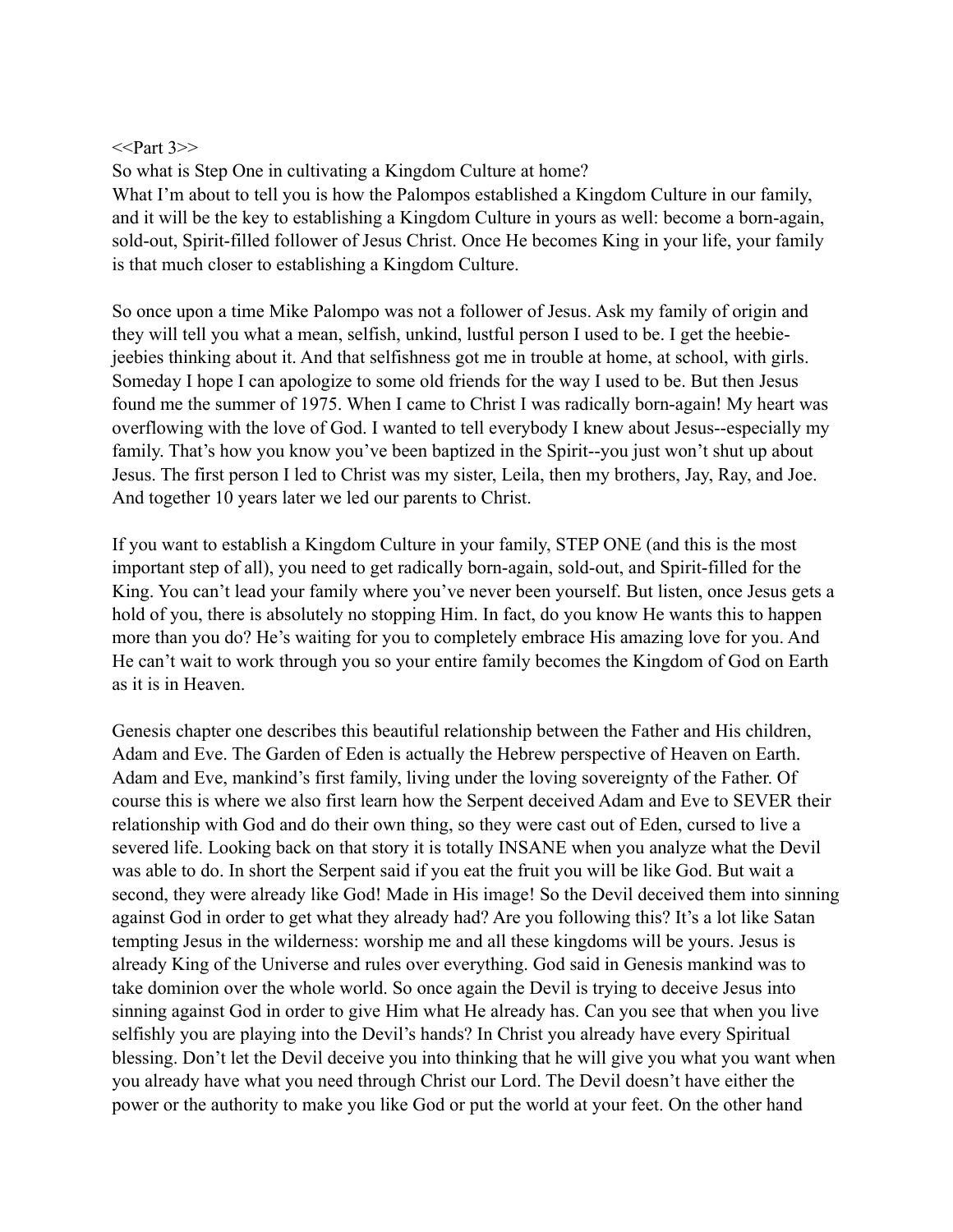through Christ you become a new creation made in His image and you begin to take proper dominion over the Earth once again.

Jesus is more eager to establish His Kingdom Culture in your family than you are. It's what He had planned since Genesis and the beginning of Time. To the Church at Laodicea He said, "Behold I stand at the door and knock" (Revelation  $3:20$ ). In the first century the Christian Church met in homes. There would've been a godly family who lived the home. While we were in Israel we went to Capernaum where Peter's family is from. Jesus had Church in Peter's house and a huge revival broke out. People got saved and healed. Then from there the movement spread and Christians had fellowship in each other's homes. I wonder if God is calling us back to meeting in homes for a while. I have no idea when the school cafeteria will open again, and I'm told when they do, the restrictions are going to be super strict. We're over a year away from opening our new building. So welcome to "the new normal," as we all begin to reopen after quarantine.

<<look left>>

## $<<$ Part 4>>

When we first moved into our house around Christmas of 1991, one of the first things we did was dedicate our home to Jesus, for Him to use anyway He desired. We had Campus Life youth meetings here for years. When my best friend, Mark Olmos, planted a church called Faith Christian Fellowship, he started here in our house. Our next door neighbors, Art and Michelle, came to Christ in those early years. Then of course when New Hope Central Oahu first started we had lots of get-togethers here with leadership. There's no limit to what can happen when Jesus is King over your home. But here's the thing, those things didn't happen because someone asked us. Mona and I wanted our home to be used for God's glory.

Family. There's just no way to understate important family is to us. And there's no doubt that the absolute best version of your family is the Kingdom version--where Jesus is King over every person and every area of your household, establishing a Kingdom Culture. If your family has a Kingdom Culture then you guys will prefer God-speak over self-speak. You will see a dramatic change in the "God-I-you" dynamic of all your relationships, where each person is wonderfully connected to God and relating to others from the security and confidence of God's love. From the God-I-you created by a Kingdom Culture, you first see yourself as extremely valuable in the eyes of God, then you see others through the eyes of the Father. Parents do not see just their children in their current state of immaturity, but with all the potential and possibilities intended by the Father. A wife does not just see her husband's failures and shortcomings, but also God's promise that He who began a good work in us will be faithful to complete it. And a husband does not see himself as just a breadwinner but a Spiritual leader bent on leaving a powerful Christian legacy for his family for generations to come. The opposite of a Kingdom Culture is the dark world, ruled by Satan, where every person thinks only of himself. This is where a family knows mostly fighting, arguing, selfishness, addictions, and despair.